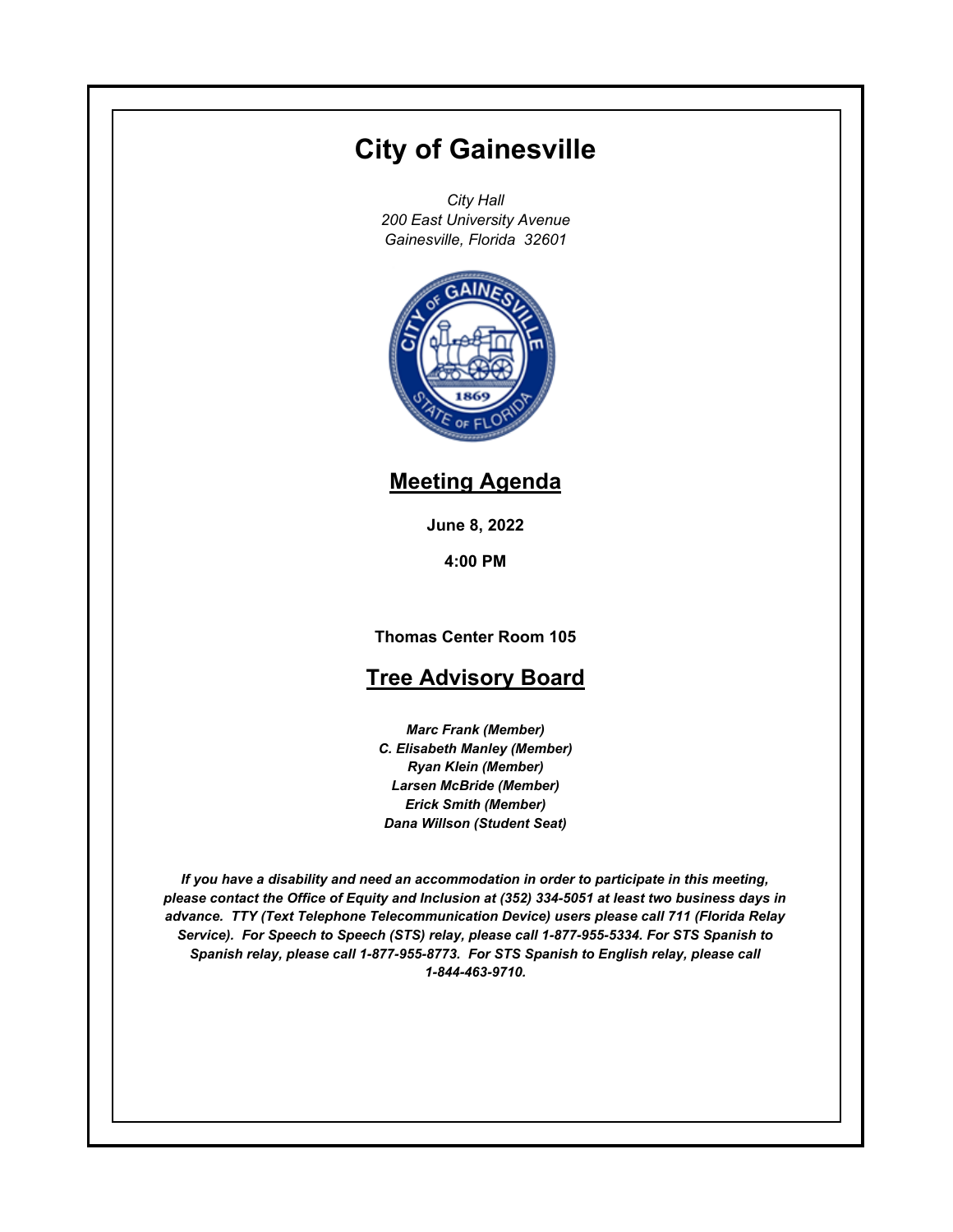### **CALL TO ORDER**

**ROLL CALL**

**ADOPTION OF THE AGENDA**

**APPROVAL OF MINUTES**

[211292.](http://gainesville.legistar.com/gateway.aspx?m=l&id=/matter.aspx?key=34074) **Approval of Minutes from the Tree Advisory Board Meeting of May 11, 2022 (B)** [5-11-22 Meeting Minutes](http://Gainesville.legistar.com/gateway.aspx?M=F&ID=7e90ed66-34bf-4ff7-b5f6-b19e9e401687.pdf)

**GRU UPDATE**

**PUBLIC WORKS UPDATE**

**DEPARTMENT OF SUSTAINABLE DEVELOPMENT UPDATE**

### **DISCUSSION**

**Alachua County chapter of Community Action Project for the Environment (CAPE)**

| 211294. | Tree Advisory Board review of Gainesville Regional Utilities Vegetation<br>Management Department                                                                                                             |  |  |
|---------|--------------------------------------------------------------------------------------------------------------------------------------------------------------------------------------------------------------|--|--|
|         | <b>Explanation: The Tree Advisory Board is to review the importance of GRU's line</b><br>clearance tree trimming program for reliability, employee and public<br>safety, and the health of the urban forest. |  |  |
|         | <b>Fiscal Note: There is no fiscal impact</b>                                                                                                                                                                |  |  |
|         | <b>RECOMMENDATION</b><br>The TAB reviews and approves of Gainesville<br><b>Regional Utilities Vegetation Management</b><br>Department                                                                        |  |  |
|         | TAB review of GRU Vegetation Management Program                                                                                                                                                              |  |  |
| 210900. | <b>Proposed Revision to Gainesville's Code (B)</b>                                                                                                                                                           |  |  |
|         | Explanation: The proposed code revision will better utilize the Tree Mitigation Fund,<br>change the possibilities of citing regulated tree removal without a permit,<br>and clarifying mitigation language.  |  |  |
|         | Fiscal Note: The Tree Mitigation Fund will be accessed to responsibly fund tree                                                                                                                              |  |  |